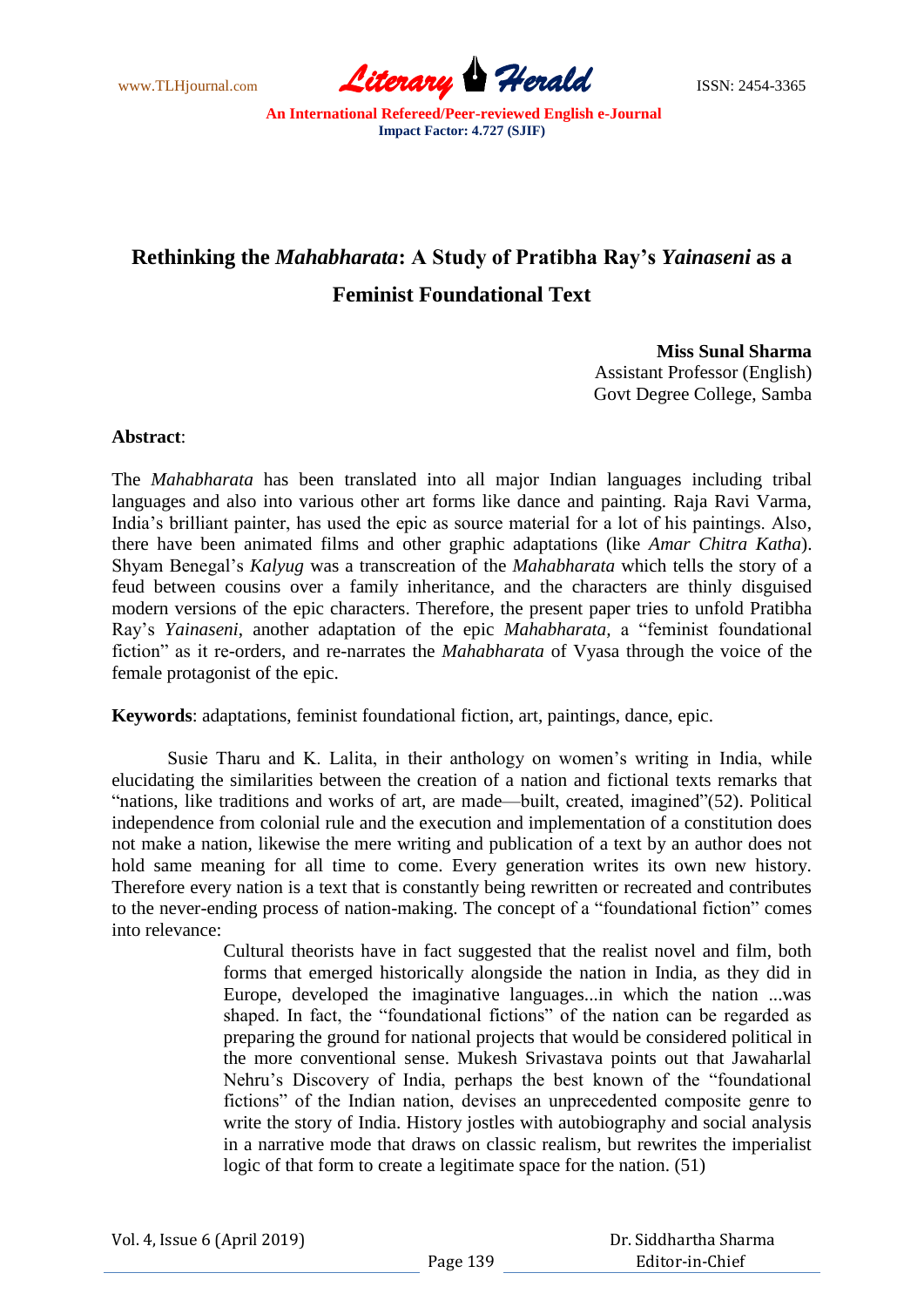

But Jawahar Lal Nehru"s *Discovery of India*, it is the paradoxically pre-modern yet post-modern epic *Mahabharata* which deserves to qualify as the foremost foundational fiction of India. The epic has suffused all aspects of Indian life as it has been sung, recited and retold in various genres and ways "poets have told it before, poets are telling it now, other poets shall tell this history on earth in the future" (Ganguli 6). It has been translated into all major Indian languages including tribal languages. Moreover, there have been translations into languages like English, Russian and French. The epic has been translated into various other art forms like dance and painting. Raja Ravi Varma, India"s brilliant painter, has used the epic as source material for a lot of his paintings. The portrait of Sakuntala who pretends to have a thorn in her foot as an excuse to take a backward look at Dushyanta is one of the most famous ones. B. R. Chopra"s television serial based on the epic was immensely popular. There have been animated films and other graphic adaptations (like *Amar Chitra Katha*). Shyam Benegal"s *Kalyug* was a transcreation of the *Mahabharata* which tells the story of a feud between cousins over a family inheritance, and the characters are thinly disguised modern versions of the epic characters.

Pratibha Ray"s *Yainaseni* is another adaptation of the epic *Mahabharata* that writes Draupadi into history in her own voice. *Yainaseni* qualifies as a "feminist foundational fiction" as it re-orders, and re-narrates the *Mahabharata* of Vyasa by the female protagonist of the epic. However, Yainaseni as a feminist foundational text is not free from contradictions. Negotiating the difficult terrain between myths of Indian womanhood and reality of her evolving fictional representation, the text struggles to give form to a new incarnation of Draupadi. The novel is a letter addressed by Draupadi to her sakha, Krishna that acts as a catharsis by pouring out the tale of her trials and sufferings to Krishna and also wishes to lay open before future generation the book of her life so that she might be understood on her own terms, and be judged only after being understood. In her own words:

...Seeing each hair-raising incident of my life the people of Kaliyuga will be able to decide whether the insults Draupadi suffered have ever been borne by any woman of any time. God forbid that in future anyone should suffer such abuse.

....Time is passing away. My body is lacerated, my heart is shattered. Blood is dripping from my heart and it is in this blood that my story is drenched. At the time of death, whatever a man says or does is beyond his control. May the accumulated agony of so many years gush out as a libation at your feet. Let the world see. (4-5)

In her view the story of her life "is nothing other than the life-story of any human being on (sic) this mortal world." Despite the reminder of her mortal status, she feels herself singled out for having suffered more than "any woman of any time" (4). Ray's Draupadi is a woman who burns with a sense of having been silenced, suppressed, pre-owned, and abused. Despite the supreme sacrifices and suffering she had to endure, it is unfair that the road to heaven was blocked to her, that despite her chastity and devotion to her husbands she should be labelled as Kritya by future generation on account of her polyandrous marriage.

The his-story that Yajnaseni inserts her self into thereby transforming it into herstory, is not history conceived as linear time by the West but the cyclical time of Hindu cosmology. "...[This is not a letter; this is my life"(399), is how Yajnaseni describes her letter to Krishna. Considering that "life does not end in death: it begins there"(398), and as "the beginning is really the end" (399), she writes "'Finis'" (1) at the start and "The Beginning"' (399) at the end of her narrative, implying that her letter is one incomplete story in the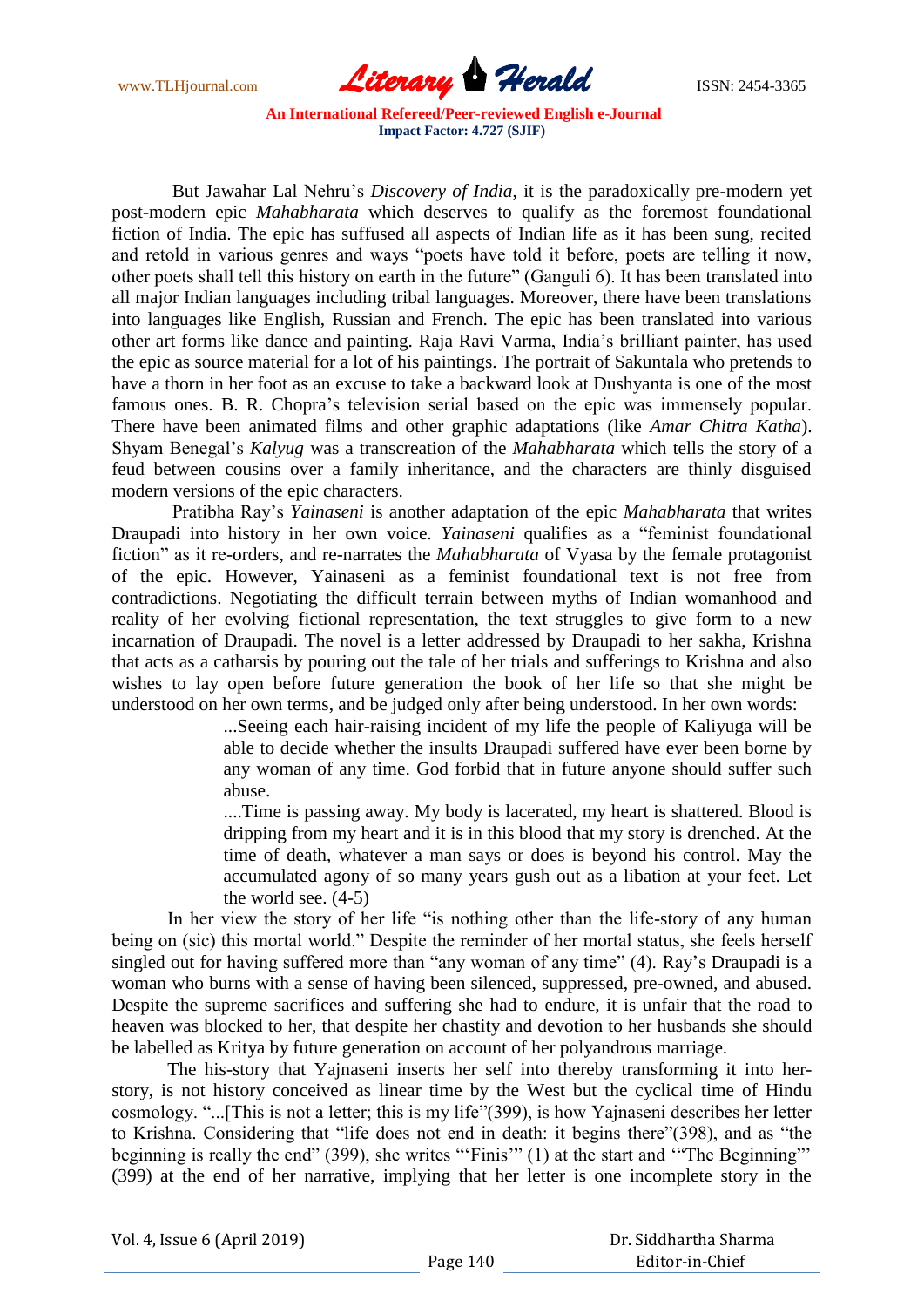www.TLHjournal.com **Literary Herald ISSN: 2454-3365** 

recurring cycle of stories embedded in the dance of time. The ways in which *Yajnaseni*  differs from the *Mahabharata* of Vyasa brings out the feminist intent of its narrator and makes her "speak" over and above her fulminations against patriarchy. Ray"s Draupadi usurps the role of God-like Vyasa as narrator and Ganesha as divine scribe, thereby performing the supremely subversive act of questioning the sacral authority of both man and God.

Notwithstanding Pratibha Ray"s attempt to create a feminist foundational text in *Yainasen*i, the text nevertheless revolves around the pivot of ambivalence bordering on contradiction, both in relation to the subjectivity of Draupadi and the narratorial out spilling of her story.

Another departure of *Yainaseni* from the epic of Vyasa is in its attitude to war. *Yainaseni* collapses the war into a few pages. This condensation seems to be aimed at doing away with the gory descriptions of war and human suffering that form the staple entertainment material of epics and help in sustaining a masculine world-view in which women are usually assigned peripheral roles. Through such a narratorial execution it announces its pacifist intention, a fact that is made abundantly clear at the end of the novel when Draupadi transforms from the spiritually fatigued woman of the epic unable to reach heaven into the patriot and visionary heroine of Yainaseni proclaiming world peace. The author's avowal in the "Afterword" reinforces the final pacifist stance of her novel's protagonist: "Only this is my wish: that in the soul of this world, sorely beset by war, that final prayer of Yajnaseni should reverberate: Om shantih! shantih! shantih! (402). Not only the war, but the Bhagavad Gita is encapsulated within a few paragraphs, perhaps, so as to keep the spotlight on Draupadi/Krishnaa rather than Krishna, despite the author"s avowal in the "Afterword" that it is Krishna who is the hero of the Mahabharata Krishna might be the hero of the original *Mahabharata* but it is beyond doubt that in *Yainaseni* it is Draupadi who is the protagonist.

In the epic Draupadi is depicted as emerging from the fire, fully grown. Desirous of a son who will avenge his insult by Drona, Drupada performs a yajna to obtain such a progeny. He is blessed with a handsome youth who emerges out of the flames and is named Drishtadyumna. A prophecy announces that he shall kill Drona as desired by Drupada. There is no mention that Drupada wanted a daughter as well; but nevertheless a beautiful, tawnyhued maiden with the fragrance of blue lotus emerges from the yajna, and a voice from the heavens announces that she shall be the cause of the destruction of the kshatriyas. However, in a departure from the epic, Ray"s Draupadi appropriates the purpose of her brother"s birth; echoing the prophecy in her own words, she explains: At my birth there was a prophecy: "This woman has taken birth to avenge your insult. She has happened to fulfill a vow. By then dharma will be preserved on this earth, kshatriyas will be destroyed. She will be the destroyer of the Kauravas" (8).

It is because Ray"s text departs from the *Mahabharata* by appropriating the purpose of her brother"s birth,that Draupada confusedly remarks: "Yajnaseni! It is you who will avenge your father's insult. That is why both of you have been born of the sacrificial fire" (8). In addition to the above departure, *Yajnaseni* specifies that Draupadi is to be the destroyer of the "Kauravs", not simply the "kshatriyas". Yet another point to be noted is help that Drishtadyumna is born toavenge his father by killing Drona, and serve a purpose that emerges from the foregone action of the epic. On the other hand, the reasons cited— as per the bhavishyavani—for Draupadi"s birth, both in the epic and novel, namely, the destruction of the kshatriyas, does not emerge out of the ongoing action; it is more of a justification for an event about to occur. It seems to have been provided in retrospect by the narrator of the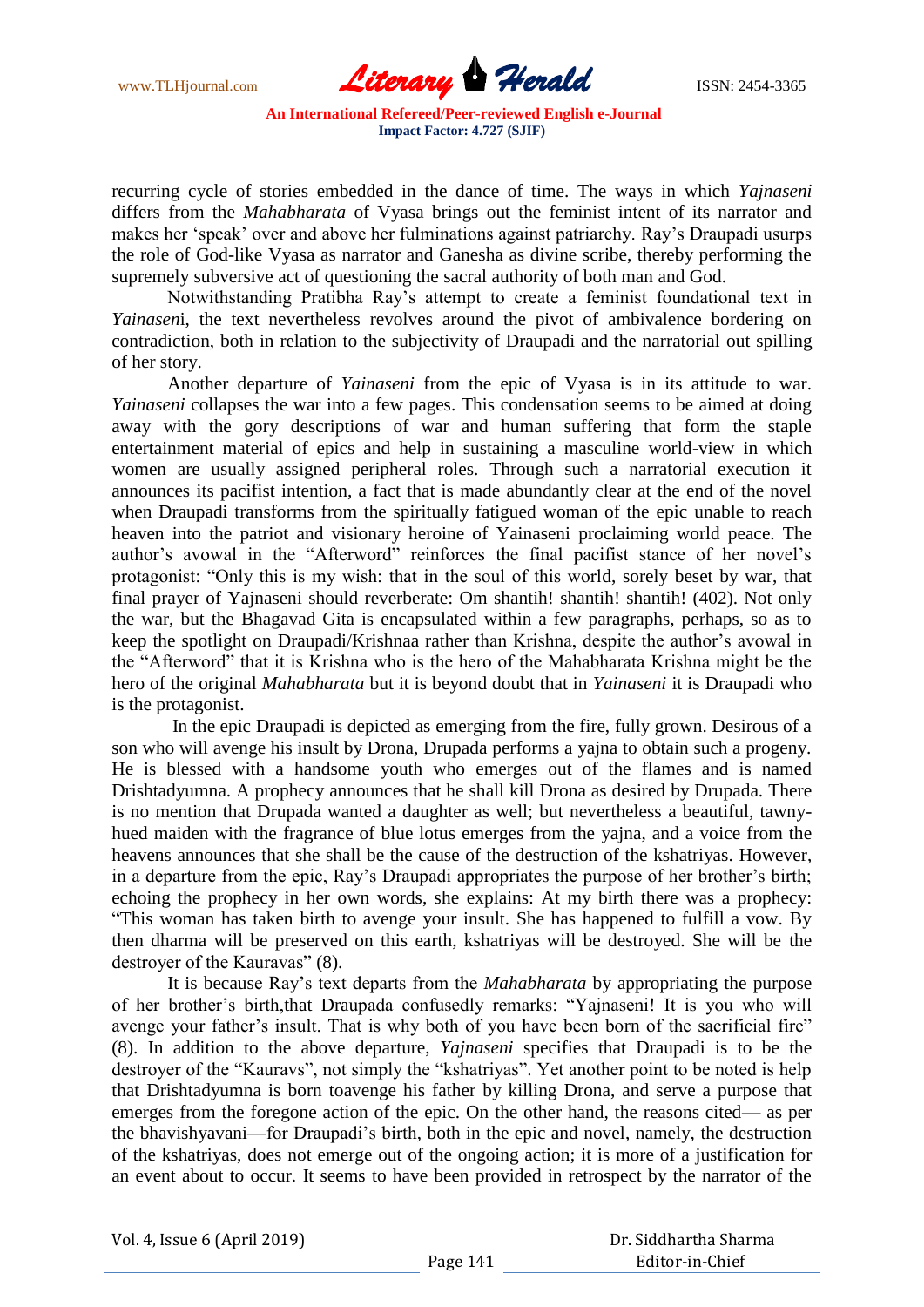

Mahabharata. It remains shrouded in mystery. I shall leave this matter unravelled at this point, only to take it up in the Conclusion.

The next crucial comparison between the epic and novel concerns Yajnaseni's response to the proposal of a polyandrous marriage to the five Pandavas. The subject of Draupadi"s polyandrous marriage is crucial in more ways than one to *Yajnaseni*. It not only preoccupies the consciousness of Ray"s Draupadi, but is viewed by Pratibha Ray as something that almost defines the character of epic Draupadi and makes her unique: "Because of the words that slipped inadvertently from the lips of the mother- in-law, princess Krishna was compelled to take five husbands. There are a few such instances in the Puranas, but in the history of the civilized world it is a gooseflesh-raising event" (400).

How does the epic Draupadi respond to the suggestion that she become the five of all the Pandava brothers? She is completely silent on the issue. She remains silent while the text gives a long description of various reactions of Kunti, Arjuna, Yudhishthira, Drupada, and Vyasa. Arjuna, who won Draupadi at the swayamvar and is therefore entitled to be her husband, leaves the matter to Yudhishthira, trustful of his knowledge of dharma. Yudhisthira is keen to honour Kunti's word. Of all gurus, mother is the highest guru, so it is the son's dharma to honour her word, he reminds everyone. In addition, he cites precedents in which women such as Jatila and Varkshi had more than one husband. Jatila, a maiden of Gautam gotra, married seven sages. And Kundumuni"s daughter, Varkshi, married ten sages of the same name.4 More crucially, we are told about Yudhishthira's astute observation that all the brothers desire Draupadi, a fact that is also observed by Kunti. As if this is not enough, Vyasa arrives at this opportune moment to convince a bewildered Drupada of the absolutely dharmic nature of Draupadi"s polyandrous marriage, a marriage that is not only sanctioned but also ordained by the gods themselves.

Ray"s Draupadi experiences waves of tumultuous emotions that are expressed in her interior monologues. She is disgusted at Yudhishthira—for his outrageous suggestion that she marry all the brothers—as she could perceive the "secret flame of lust" in his eyes (56). She is furious at Arjuna—whom she considers as her true husband as he had won her at the swayamvara—for justifying the commands of Kunti and Yudhishthira for fear of his own dharma being destroyed (57). She views it as Kunti's ploy (66) and asks Krishna in her mind whether he knew "that these Brahmins would enact such a play for sacrificing Krishnaa in their dharma-yajna?" (60-61). Krishna arrives in the manner of deux ex machina in a Greek play to justify such a decision as consonant with the laws of dharma. Upon over-hearing a conversation in which Yudhishthira confronts Krishna on his designs for sanctioning such a marriage—rather surprising, for it is he who first suggests that Draupadi become the wife of all the brothers and subsequently attempts to persuade others to his viewpoint—we are told by Yajnaseni that "within the new bride Krishnaa, Yajnaseni, bom of the sacrificial flames, rose in revolt.

The novel differs from the epic in providing the reader a glimpse into Draupadi"s inner turmoil when this decision is thrust upon her. However, for all her disgust, fury, and inner anguish, like her epic counterpart, she remains silent. Draupadi's mind takes a journey from rebellion to reconciliation at the end of which, "without protest, ...[she] accepted the commands of Yudishthira and mother Kunti." (98). The text preserves its fidelity with the Mahabharata by making Draupadi accept her polyandrous marriage, but by giving a new twist to her consent. Draupadi accepts five husbands in the spirit of a "challenge for the entire female race" (98).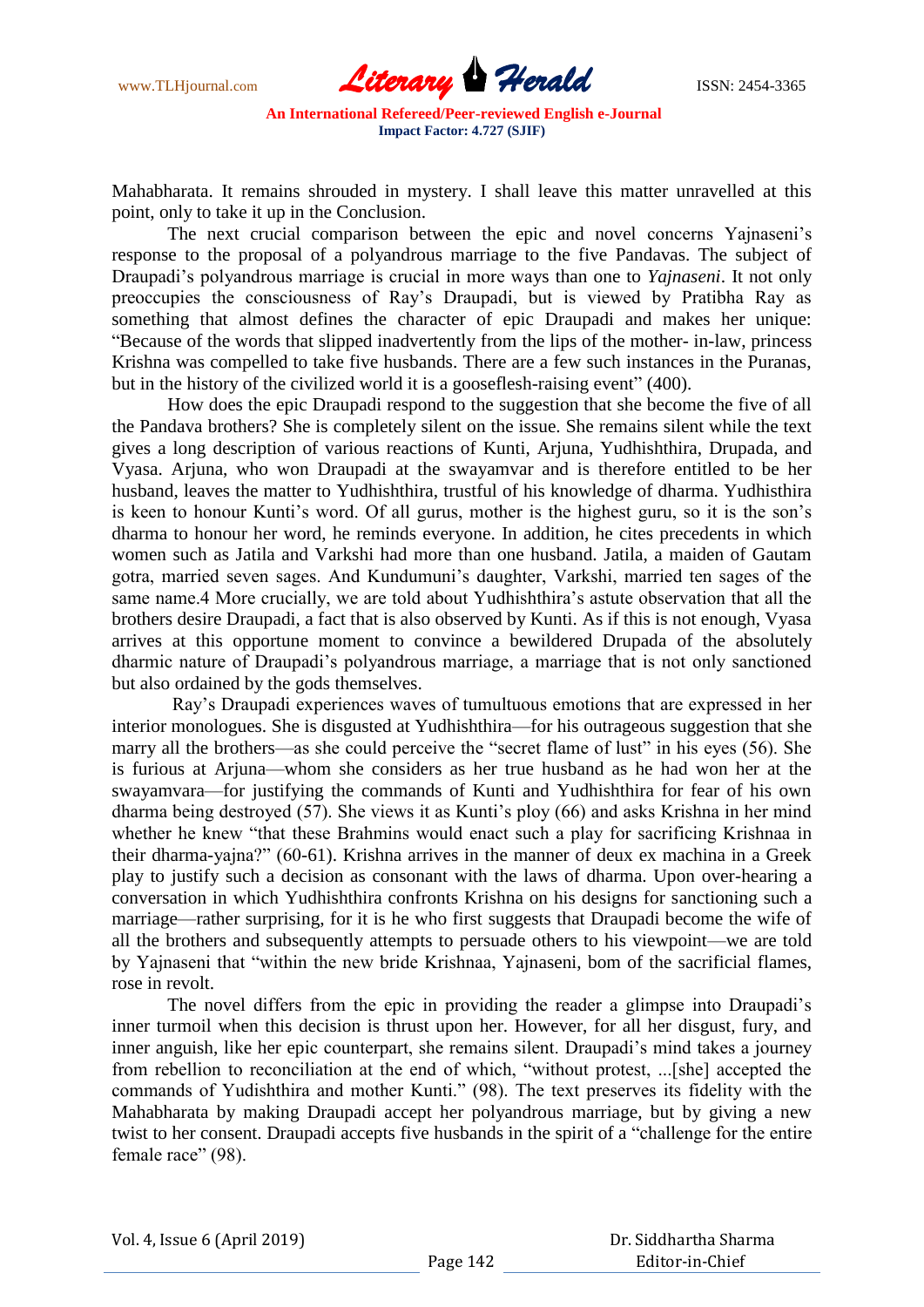www.TLHjournal.com **Literary Herald ISSN: 2454-3365** 

Draupadi uncritically accepts "chastity", not self-actualization, as woman"s ideal. The reference point for her identity is the husband, not self. Her critique ends in the "realization" that her earlier rebellious thinking of man and woman as equals did not solve the problem of inequality between the sexes. Differences between the two sexes now seem valid to her, especially since the moment she has reconciled herself to becoming the wife of five men:

I was about to begin conjugal life in right earnest. Now I was feeling that calling man and woman equal for the sake of argument did not settle the issue completely. Like her body, a woman"s mind, too, is different from that of a man. Therefore, from age to age society has made different rules for it. If a man takes several wives, then the wives keep trying to win his heart. He may, according to his desire, choose his favourite and be attracted more to her. But what if a woman takes many husbands? Then, taking note of the likes and dislikes of all the husbands, she has to win the hearts of all. (98)

We cannot but observe that her reconciliation to the traditional point of view is based on her comparison of polyandry and polygamy, and does not emerge out of a consideration of the dynamics of a man-woman monogamous relationship. The manner in which Yajnaseni moves from rebellion to reconciliation smacks of authorial intrusion: it is not really Draupadi"s voice but the behind-the-scenes commentary of the author eager to insert a commentary on contemporary feminism. This behind-the-scenes commentary blends uneasily with the stream of consciousness narration of Yajnaseni and acts as the narratorial counterpart to the contradictory pulls between tradition and modernity that lie at the heart of Yainaseni's character.

Terming as "abuse" the treatment that was meted out to her as wife of the Pandavas, daughter-in-law of Dhritarashtra, and by fate in general, in her long letter addressed to her sakha, Yajnaseni seeks a chance to be redeemed from the charge of wantonness (for having five husbands) in the eyes of posterity, and most significantly, to be empathized with and understood on her own terms. However, despite being a woman of learning, courage, and a quasi-feminist who feels that a lifelong war would have to be waged before all forms of inequality (93), she fails to register her protest or participate in the discussion in which a decision to have her married to five men is reached. She is a woman who postures as a feminist but refuses to protest when the decision to marry five men is thrust upon her.

Yajnaseni's attempt at a feminist critique of woman's subordination to man, or rather wife to husband, and by extension, *Yajnaseni* as a feminist rewriting of the *Mahabharata* is thus seriously ideologically fractured. The contradictory pulls of her seething emotions expressed in her lengthy inner monologues can be viewed as the emotive counterpart to the irreconcilable strands of a traditional mode of thinking and contemporary feminist ideology within the narrative of *Yainaseni*. The reason for this ideological fracture in her consciousness can be traced in Ray"s text itself. From the start of the narrative, a subtext of Sita's story is woven into the consciousness of Yajnaseni:

> Chaste Sita was my ideal. After reading her life story I had become her devotee, had been immersed in her love, had wept in her sorrow. But why compare myself with her? Would I be able to live like her, silently bearing the agony, burning up within? She was a great lady, the beloved of Ram, the glory of the Raghu dynasty; and I was just Panchala princess Yajnaseni—not even knowing this little, whether I had any husband at all. Why should every incident of her life be repeated in mine? (36)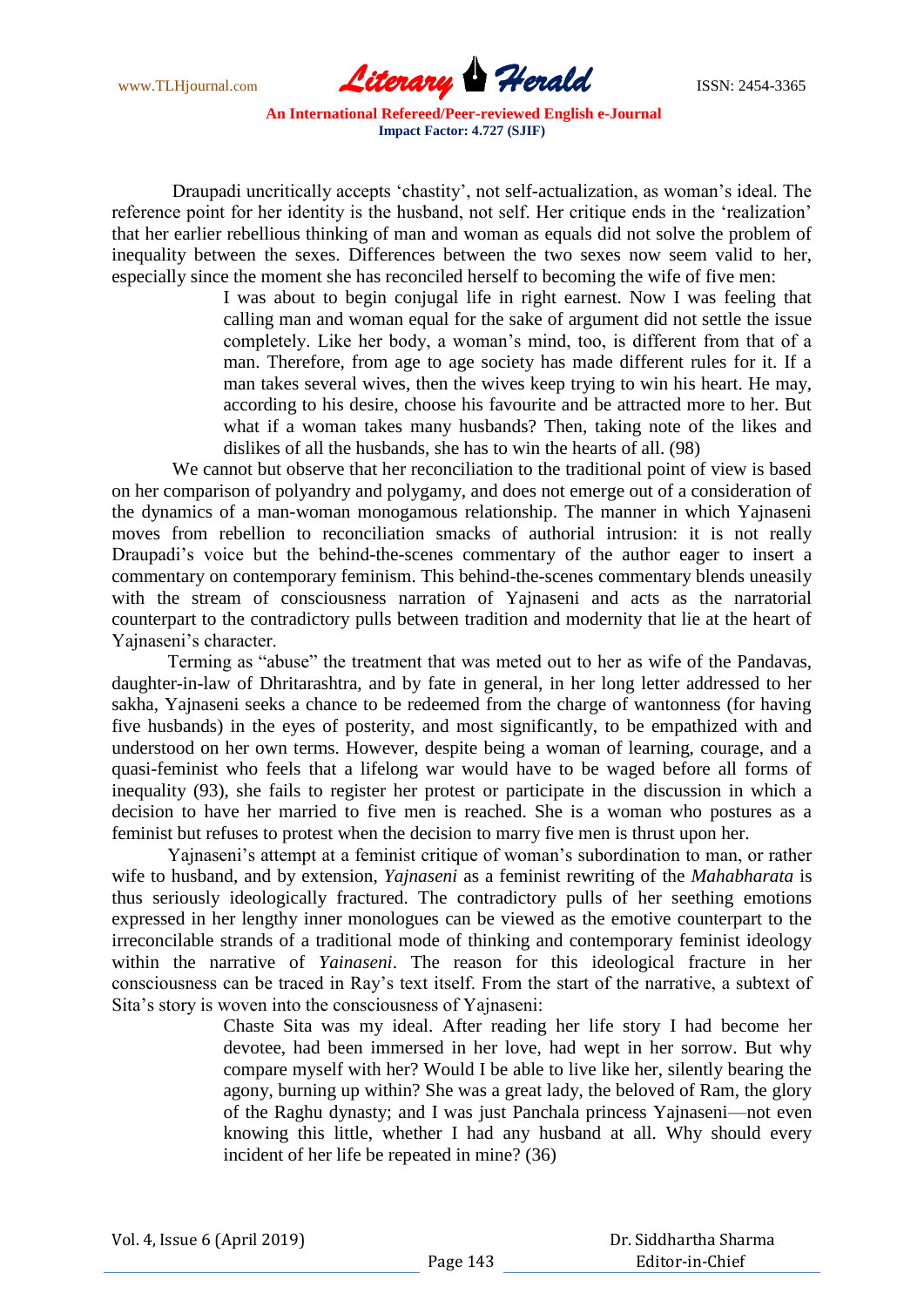

This is indeed a strange state of affairs, in which Draupadi, who is supposedly herself an archetype of the self-assertive and self-aware woman, chooses as her ideal an archetype that is her antipode: that of the submissive, accepting Sita. It is even more remarkable that Ray chose to make her literary creation, *Yajnaseni*, adopt Sita as her ideal despite her view that Draupadi and Sita represent "two poles of feminine experience":

> Sita of Ramayana and Draupadi of the Mahabharata as has been suggested, are two poles of feminine experience in the world. Sita absorbs all inflicted misery and humiliation of the male ego whereas Draupadi challenges the male ego to the epitonic limits of human excellence. Sita accepts, accommodates and withdraws. Draupadi resents, rejects and Involves herself in the process of life as a protagonist. These two feminine archetypes define the limits of feminine experience in reality, especially the Indian Reality.

Draupadi as narrator possesses the ability to expand her consciousness so as to enfold within her own tale the story of the Mahabharata but continues to view herself in relation to the husbands/men in her life. It is indeed ironical that Draupadi"s motivation for undertaking the gargantuan task to rewrite the events of the Mahabharata is done partly in an effort to prove her "chastity" before a posterity which she fears views her as wanton on account of her polyandrous marriage. What Draupadi as narrator tells the reader is, "Listen to my story of suffering, how despite being married to five men, I was so chaste.' She does not say, 'Listen to my story of heroic endurance, the story of a woman caught as a pawn in a game in an era hostile to women.' Yajnaseni's story is thus forged in the spirit of a self-imposed agni pariksha or test by fire, one that was imposed upon her heroine, Sita. This is so as her story itself is subconsciously patterned on the story of Sita, her literary role model. It is only logical that the self-narrated story of a contemporary Draupadi fulminating against the ills of patriarchy but holding onto "chaste Sita" as her role model should be rift with contradictions when her choice of model itself is one that militates against achievement of true selfhood.

Why is Yajnaseni preoccupied with the notion of female purity on account of which she was lead to choose Sita as her ideal, and on account of which her creator Pratibha Ray was motivated to pen down an entire novel to prove Draupadi"s chastity despite her polyandrous marriage? The key to understanding the preoccupation with female purity lies in looking at what happened to notions of womanhood during the nationalist period. In the nationalist movement for independence from colonial rule, one of the strategies of asserting the nationalist spirit was through a reformulated Hinduism, which soon began to be thought of as the authentic Indian tradition. This reformulated Hinduism was set up as the basis on which a national identity was to be constructed. Needless to say, gender was implicated in this redefinition of nation and national identity.

For the nationalists the surest way to proclaim their "difference" from the rulers was to posit a notion of authentic Indian womanhood based on ideas of purity and self abstinence bolstered by the scriptures. These notions were none other than those of sati and pativrata. India was lauded as 'the land of Sita and Savitri' where self-sacrifice and devotion of a pativrata towards her husband was viewed as the model for a man"s devotion towards his motherland. This "myth of womanhood" gradually hardened into a stereotype.

The tradition of Indian womanhood was thus re-invented and became embroiled in the general reproduction of the nation state. In would be not incorrect to say that this reformulated myth of womanhood was indistinguishable from the myth of "wifehood," as chastity was viewed as the defining feature of both. In the light of this explanation it is easy to see why the ideal of chastity for a woman preoccupies the consciousness of Yajnaseni as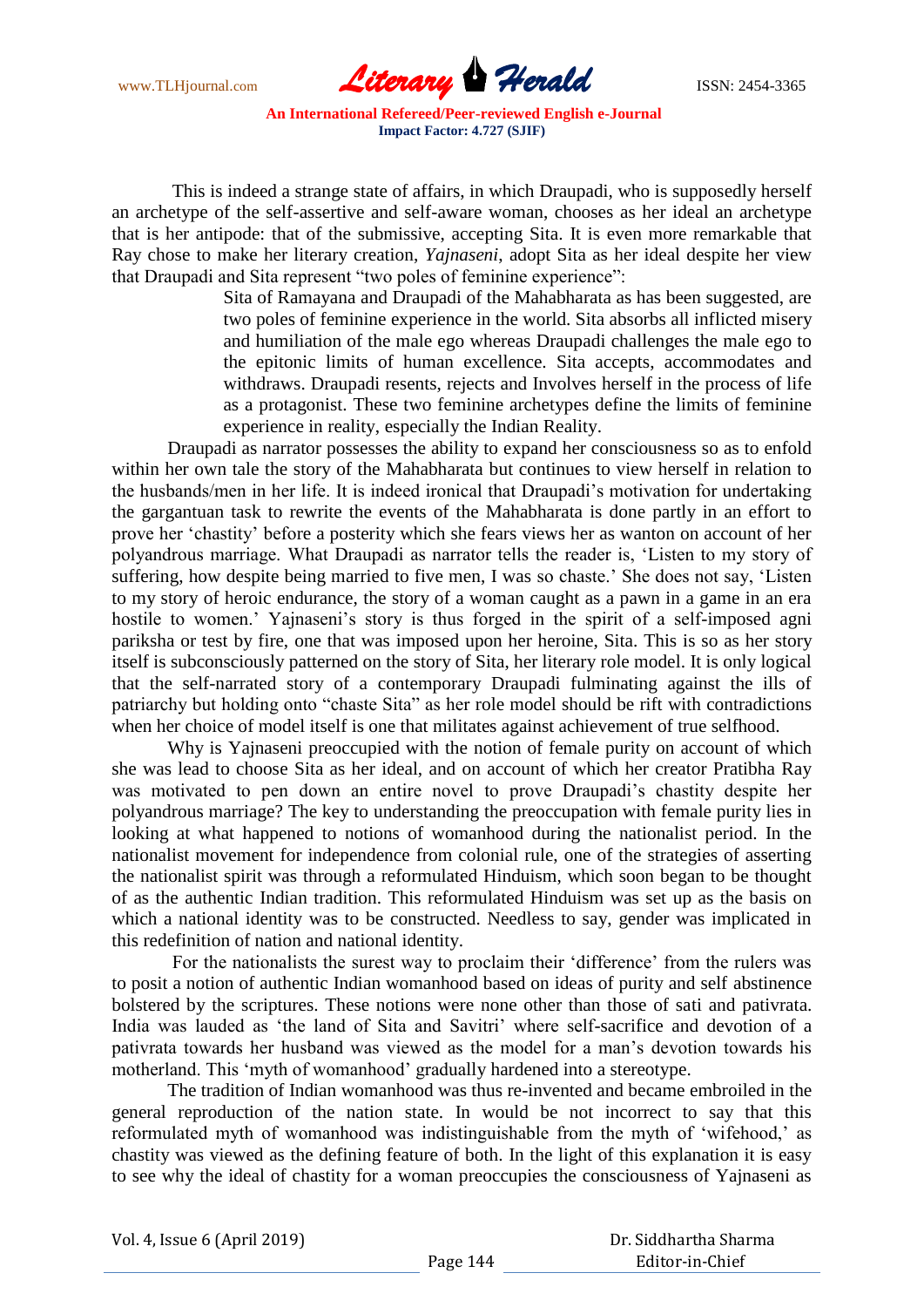

well as her creator. The new incarnation of Draupadi, by her adherence to the notion of purity in the person of chaste Sita, colludes with the forces of patriarchy. In doing so, she thereby casts a shadow over her own feminist and nationalist program of re-telling history in the interests of women"s enlightenment, which is one of the reasons for which she seems to have been summoned into being by her author. Ray's Yajnaseni, therefore, marches forward into the future carrying the burden of a mythological stereotype of wifely devotion, Sita, instead of fully tapping into the subversive potential of her own epic counterpart.

Yudhishthira, in a game of dice with Shakuni, gambles away all his prized possessions. He foolishly stakes his wife Draupadi and loses her as well. At this point Duryodhana asks his servant Pratikami to fetch Draupadi from her chambers. On being briefed by Pratikami as to why she is wanted in the assembly, Draupadi retorts to Pratikami: "Go to my husband and ask him whether you first staked and lost yourself or me?" On the second visit by Pratikami she tells him that it appears destruction is at hand as dharma has been ignored. When the lustful Dushasana finally drags her into court, she puts to shame the elders Drona, Bhisma, Vidur, and Dhritarashtra by reminding them that they have transgressed the dharma of the Kurus. They have lost all their courage and therefore sit silently with averted eyes. It is at this point that Draupadi poses the question: "According to dharma, have I been won or not?" The question she poses to Pratikami has mistakenly come down in history as Draupadi"s famous question of jurisprudence thrown at the Kuru assembly, whereas it is a question posed in the privacy of her chambers. The query she poses in the Kuru assembly is more concerned with ethical conduct.

However, she does ask a question relating to jurisprudence in the assembly as well. Responding to Bhisma"s comment that Shakuni won the game of dice with Yudhishthira through his expertise, Draupadi wonders as to how inexpert Yudhishthira was incited into playing the same. She suspects he has been coerced and lured into staking her; consequently Yudhishthira"s staking of her is open to challenge. These three questions, two relating to jurisprudence and one relating to ethics, have to be taken together. Taken together they depict a woman of discriminating intellect and courage. This is in marked contrast to silence when her polyandrous marriage to the Pandavas is suggested. But there is more to come. She reminds the Kuru assembly that they too have sons and daughters-in-law, and makes a historic statement on the ways of dharma: "That assembly bereft of elders is not an assembly, those bereft of dharma cannot be called elders, that is not dharma wherein is found no truth that is not truth which is tainted with deceit."

Only Vidur and Vikarna come to Draupadi"s rescue. They cite tenets of jurisprudence in an effort to support her. Bhima expresses rage at Yudhishthira for his passivity and inability to reply to Draupadi's poser. The rest of her husbands remain apathetic to her plight. Calling her a bandhaki, prostitute, as she is the wife of five men, Kama justifies her ill treatment. When Dushasana begins to disrobe her, Draupadi calls on Krishna to save her.

Having witnessed the cowardly inertia of Yudhishthira, the feeble-sounding replies of Bhisma and the taunts of Shakuni and Kama, and finally subjected to Dushasana"s attempt to divest her of her clothing, seething with rage and helplessness Yajnaseni utters a remarkable long speech, parts of which are quoted below. Draupadi likens this speech to the "vomiting out...[of] poison" (242) after which she experiences exhaustion and surrenders to Krishna. In this speech she compares her plight to that of her heroine, Sita, finds the wicked Kauravas to be meaner and pettier than the "demon Ravan" (241), and considers Yudhishthira to be no longer worthy of comparison with Rama: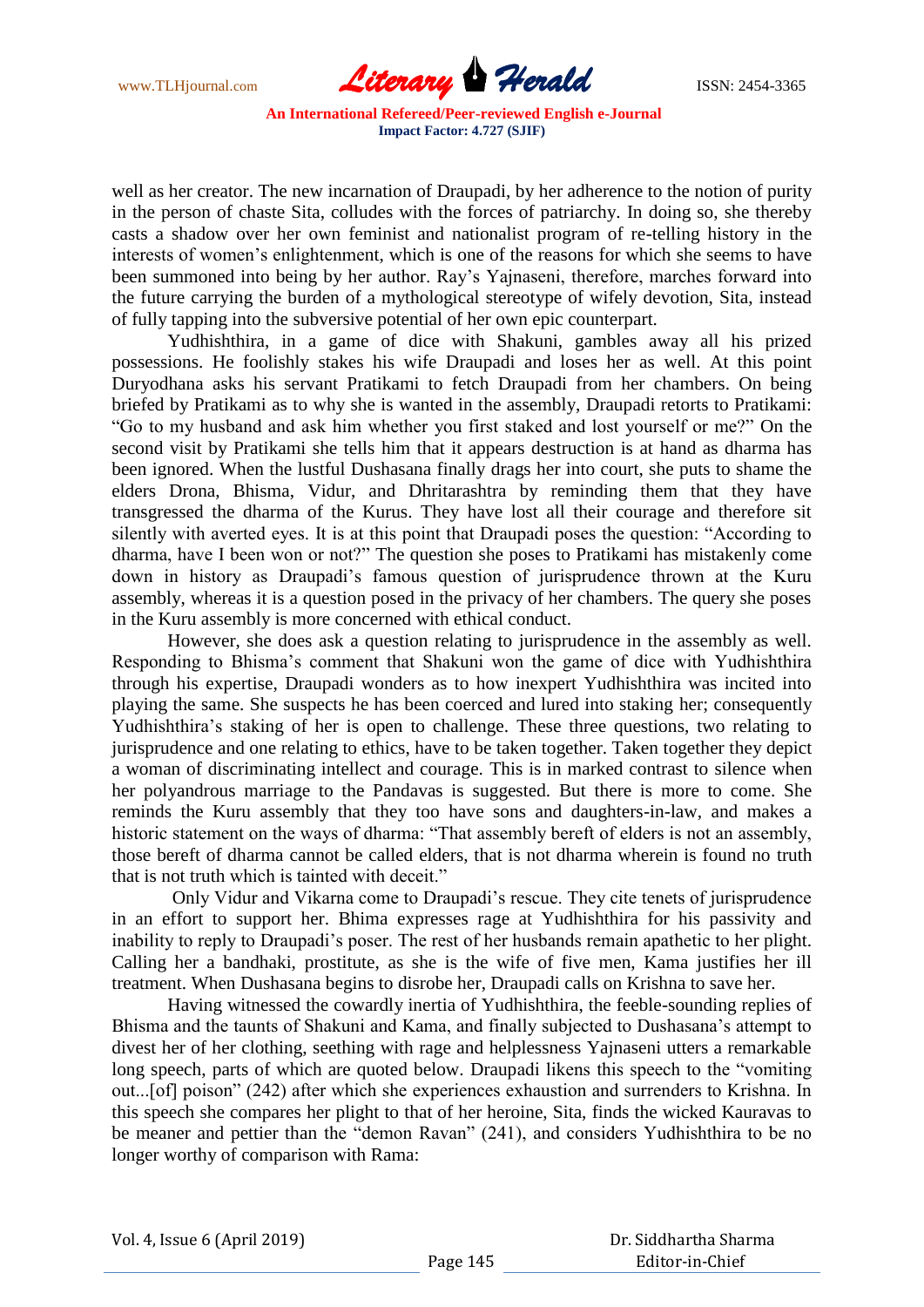www.TLHjournal.com **Literary Herald ISSN: 2454-3365** 

Since the beginning of time till today never has such a hellish, horrible thing nor will it ever happen till the end of eternity...To rescue Sita, an army of bears and monkeys laid down their lives. But today, in the presence of elders, in the midst of the assembly, before everyone, the hellish scene of Draupadi"s indescribable outrage went on being played, yet everyone remained silent, inert!...Alas! At one time comparing Dharmaraj Yudhishthira's personality to that of Ram I used to feel immensely glorified. For protecting the honour of chaste Sita how much sorrow and pain did Ram not undergo? He bore the profound anguish of raising the question of the test by fire to prove in public her chastity. While my husband having staked me and having handed me over to others is sitting there. A mute spectator, he is watching me being insulted... [H]ere, wicked people, driven by perverted lust, are insulting the bride of the Bharat dynasty and stripping her body naked in the assembly-hall! Such a gross outrage on womanhood will never be wiped out in history. The descendants of this country will blame the Kuru king for this. This lawless, gross injustice and tyranny of the Kuru clan will demean the entire male sex for all time. It will outrage all the chaste women of the Bharat dynasty and the entire female sex on earth." For this insult there is no forgiveness, for this sin there is no expiation. (241- 242)

Yajnaseni's attempt at a feminist critique acquires shape only after this speech of hers. Yudhishthira is finally taken to task. Her other husbands, the Kaurava elders and their sons and relatives, and the "entire male sex" is castigated for its outrage against womanhood. Here Yajnaseni extends herself from a "bride of the Bharat dynasty" to a symbol of outraged womanhood itself. It is this facet of Draupadi that has had immense appeal through the ages and has been appropriated by contemporary feminists to yield multiple meanings. It all depends on what aspect of this episode is brought into focus. The focus on her being disrobed and her sense of helplessness and rage makes us view Draupadi—and woman by extension as a victim and men as victimizers.

However, if we focus on Draupadi"s rational challenge to the Kuru elders, her husband Yudhishthira, and by extension, the sex of men, Draupadi emerges as a woman of learning, intelligence and courage. This facet of Draupadi supposedly derives from one of her former births as the learned Vedavati. According to the Brahmavaivarta Purana. she is the reincarnation of the "shadow-Sita" who was Vedavati reborn after molestation at Ravana"s hands, and would become the Lakshmi of the fourteen Mahendras in Svarga, of whom five incarnated as the Pandavas. Vedavati was so named because the Vedas were supposed to be ever present on the tip of her tongue.

Epic Draupadi"s question to Pratikami—whether Yudhishthira had a right to stake her after staking and losing himself—mainly relates to jurisprudence and is specific to her situation. No doubt it challenges the authority of Yudhishthira over her person, but the query is concerned mainly with the wrongness of a husband staking his wife after he had lost himself To my mind, for all its wisdom, it does not challenge the idea of woman as man's property, a cornerstone of patriarchy, although it contains the seeds for the dawning of this insight. It is only after the visit of Pratikami and prior to Dushasana's arrival that Yajnaseni's feminist critique comes through fully when she—does not say but at least—wonders: ...I was thinking: was woman merely man"s movable or immovable property? Was I part of Yudhisthir's movable or immovable property, male and female slaves, horses and elephants? Being a woman did I not have right even over myself, my own soul? (235)